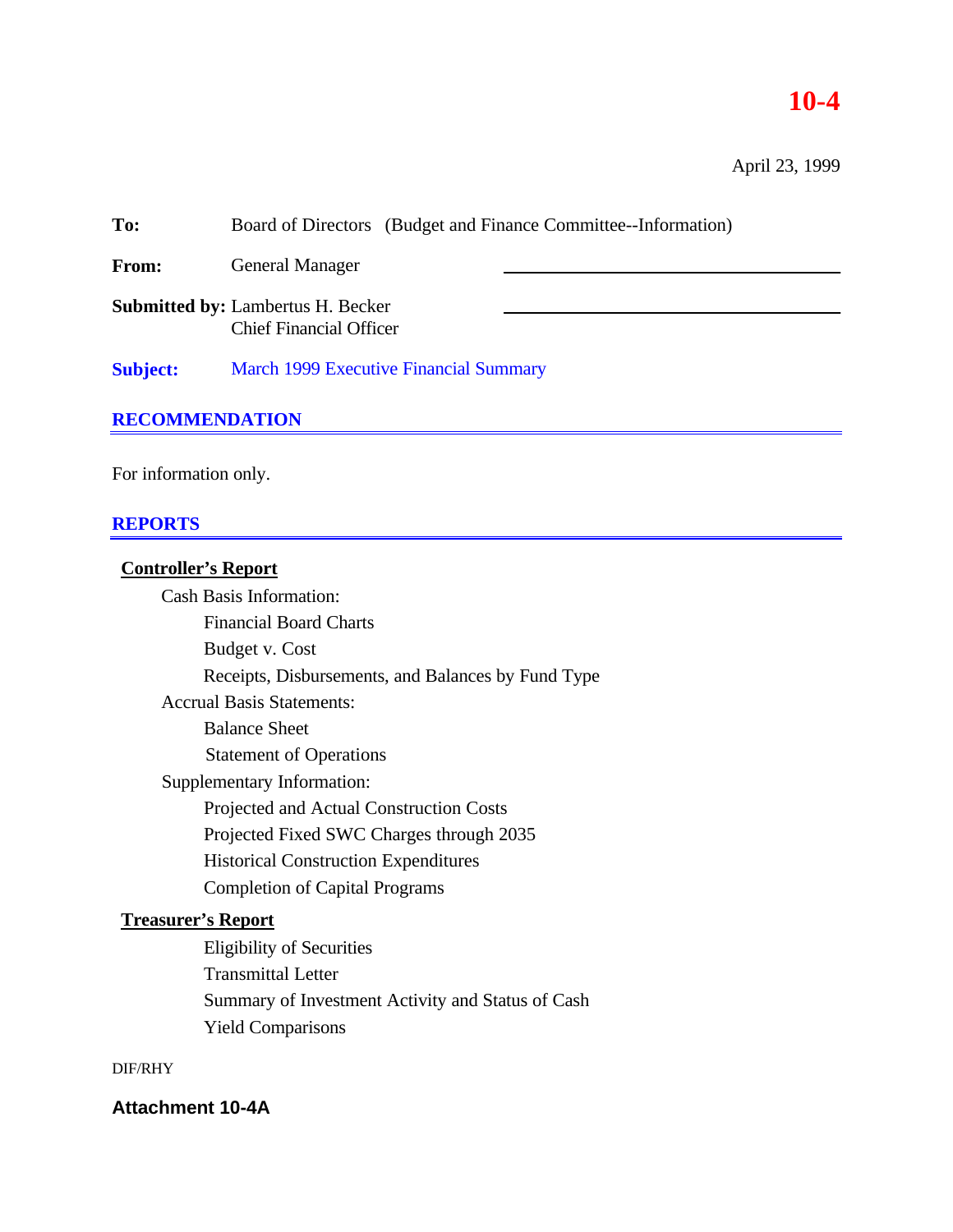

## **FINANCIAL BOARD CHARTS**

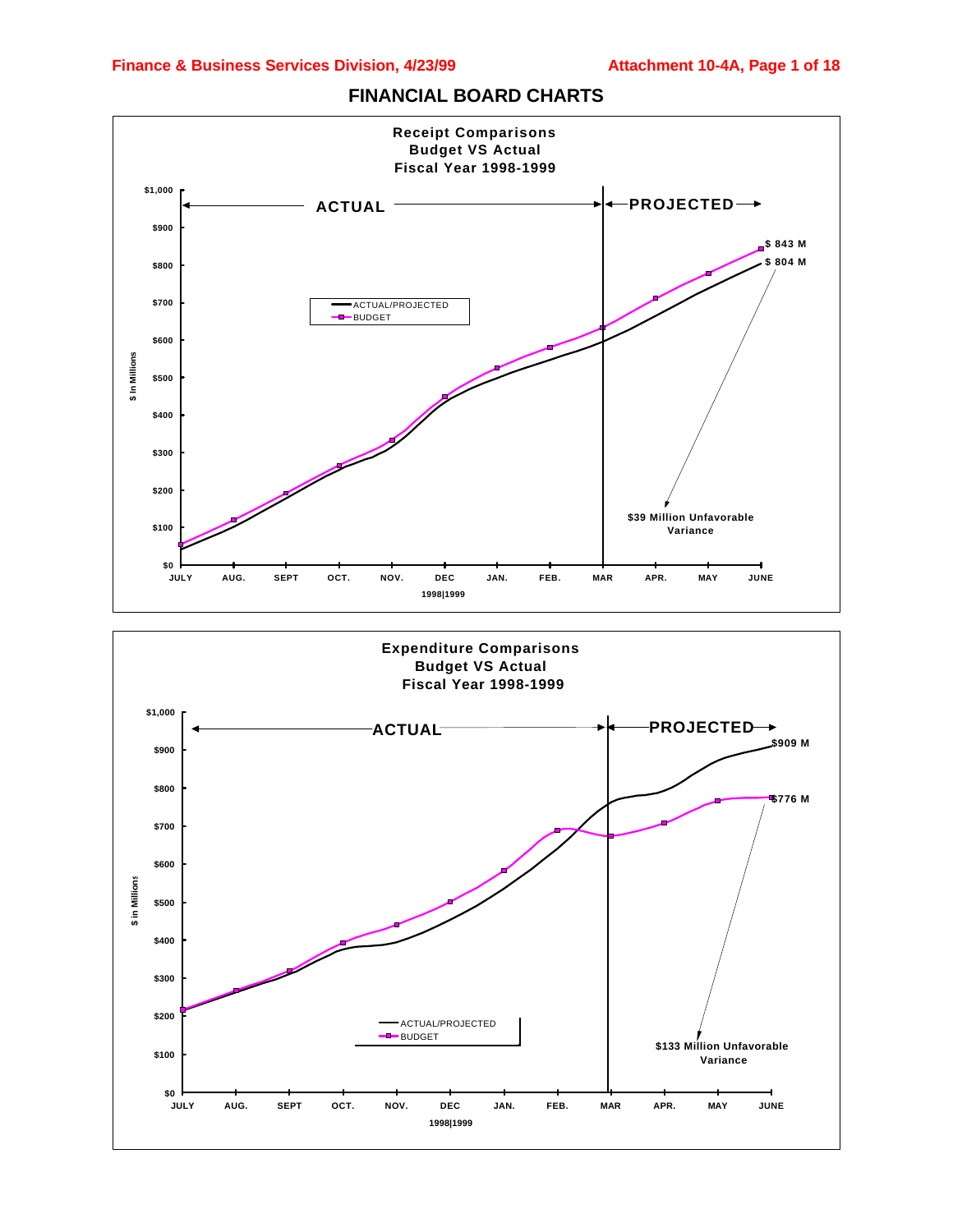

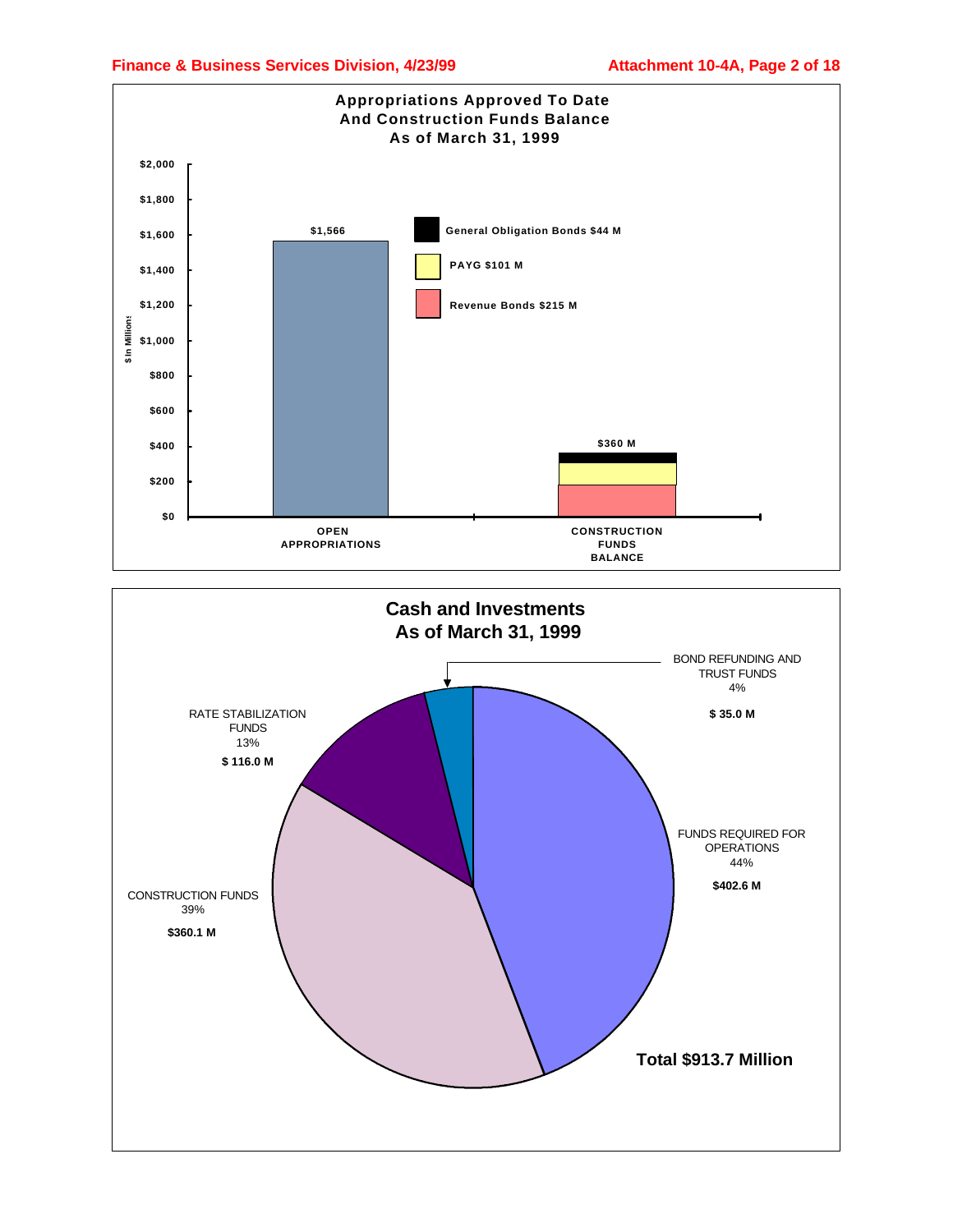## **BUDGET VS. COST REPORT July 1, 1998 to March 31, 1999 CASH BASIS ( \$ in Thousands )**

| <b>FISCAL YEAR 1998-99</b>                                                                             |          |                                |                  | <b>BUDGET</b>                       |          | <b>ACTUAL</b>                       |          |                 |                        |            |
|--------------------------------------------------------------------------------------------------------|----------|--------------------------------|------------------|-------------------------------------|----------|-------------------------------------|----------|-----------------|------------------------|------------|
|                                                                                                        |          | <b>ANNUAL</b><br><b>BUDGET</b> |                  | <b>THROUGH</b><br><b>March 1999</b> |          | <b>THROUGH</b><br><b>March 1999</b> |          | <b>VARIANCE</b> | <b>DOLLARS PERCENT</b> | х-<br>REF. |
| <b>SOURCES OF FUNDS</b>                                                                                |          |                                |                  |                                     |          |                                     |          |                 |                        |            |
| <b>RECEIPTS</b>                                                                                        |          |                                |                  |                                     |          |                                     |          |                 |                        |            |
| <b>WATER SALES</b>                                                                                     | \$       | 614,506 \$                     |                  | 483,142 \$                          |          | 445,325                             | \$       | (37, 817)       | $-7.8%$                |            |
| <b>TAXES</b>                                                                                           | \$       | 85,958 \$                      |                  | 53,228 \$                           |          | 58,919                              | \$       | 5,691           | 10.7%                  | (a)        |
| READINESS-TO-SERVE CHARGE (RTS)                                                                        |          | 80,000 \$                      |                  | 49,181                              | \$       | 49,949                              | \$       | 768             | 1.6%                   |            |
| INTEREST ON INVESTMENTS (1)                                                                            |          | 43,519 \$                      |                  | 32,666                              | S.       | 29,292                              | \$       | (3,374)         | $-10.3%$               | (b)        |
| POWER RECOVERY AND MISCELLANEOUS                                                                       |          | $16,345$ \$                    |                  | 13,206                              | S.       | 11,536                              | \$       | (1,670)         | $-12.6%$               | (c)        |
| <b>BUSINESS DEVELOPMENT</b>                                                                            | \$       | 3,300                          | \$               | 2,371                               | \$       | 439                                 | \$       | (1,932)         | $-81.5%$               | (d)        |
| <b>TOTAL RECEIPTS</b>                                                                                  | \$       | 843,628                        | - \$             | 633,793                             | S.       | 595,460                             | \$       | (38, 333)       | $-6.0%$                |            |
| PROJECTED USE OF PRIOR YEAR PAYG FUNDS<br>PROJ USE OF DEBT PROCEEDS FOR CONSTRUCTION                   | \$       | 15,000<br>450,600              | \$<br>\$         | 15,000<br>342,379                   | \$<br>\$ | 15,000<br>404,666                   | \$<br>\$ | 62,287          | 18.2%                  | (e)        |
| <b>TOTAL SOURCES OF FUNDS</b>                                                                          | \$       | 1,309,228 \$                   |                  | 991,172 \$                          |          | 1,015,126                           | \$       | 23,954          | 2.4%                   |            |
| <b>USES OF FUNDS</b>                                                                                   |          |                                |                  |                                     |          |                                     |          |                 |                        |            |
| <b>EXPENDITURES</b>                                                                                    |          |                                |                  |                                     |          |                                     |          |                 |                        |            |
| STATE WATER CONTRACT                                                                                   | \$       | 240,255 \$                     |                  | 274,067 \$                          |          | 268,313                             | \$       | 5,754           | 2.1%                   |            |
| <b>WATER TRANSFERS \ OPTIONS</b>                                                                       | S        | $5,100$ \$                     |                  | $5,100$ \$                          |          | 7,088                               | \$       | (1,988)         | $-39.0%$               | (f)        |
| <b>COLORADO RIVER SUPPLIES</b>                                                                         | S        | 35,650 $$$                     |                  | 19,816 \$                           |          | 18,528                              | \$       | 1,288           | 6.5%                   |            |
| <b>DEBT SERVICE</b>                                                                                    | S        | 245,050 \$                     |                  | 226,673 \$                          |          | 224,487                             | \$       | 2,186           | 1.0%                   |            |
| PAYG CONSTRUCTION FROM CURRENT YEAR RECEIPTS                                                           | S        | $90,000$ \$                    |                  | 64,782 \$                           |          | 31,503                              | \$       | 33,279          | 51.4%                  | (g)        |
| UNION STATION HEADQUARTERS & OTHER (2)                                                                 | \$       | $22,422$ \$                    |                  | 16,817 \$                           |          | 19,761                              | \$       | (2, 945)        | $-17.5%$               | (h)        |
| REIMBURSEMENT FROM MWDAFC                                                                              | S        | $(129,000)$ \$                 |                  | $(129,000)$ \$                      |          |                                     |          | \$(129,000)     | 100.0%                 | (i)        |
| MWD O&M                                                                                                | S        | 223,252 \$                     |                  | 160,407 \$                          |          | 163,770 \$                          |          | (3, 363)        | $-2.1%$                |            |
| OPERATING EQUIPMENT                                                                                    |          | $9,211$ \$                     |                  | $6,908$ \$                          |          | $5,922$ \$                          |          | 986             | 14.3%                  | (i)        |
| LOCAL RESOURCES PROGRAM - NET                                                                          | \$       | 19,260 \$                      |                  | 13,838 \$                           |          |                                     |          | 5,594           | 40.4%                  | (k)        |
| <b>SUBTOTAL</b>                                                                                        | \$       | 761,200 \$                     |                  | 659,408 \$                          |          | 747,616                             | \$       | (88, 208)       | $-13.3%$               |            |
| PAYG CONSTRUCTION FUNDED FROM PAYG RESERVES<br>DEBT-FINANCED CONSTRUCTION EXPENDITURES                 | \$<br>\$ | 15,000 \$<br>450,600           | \$               | 15,000 \$<br>342,379 \$             |          | 15,000<br>404,666                   | \$<br>\$ | (62, 287)       | $-18.2%$               | (1)        |
| <b>TOTAL EXPENDITURES</b>                                                                              | \$       | 1,226,800                      |                  | $$1,016,787$ \$                     |          | 1,167,282                           |          | \$(150, 495)    | $-14.8%$               |            |
| WATER TRANSFER DEPOSITS (3)<br>ADJUSTMENTS IN RESERVES (4)<br>INCREASE IN RATE STABILIZATION FUNDS (4) |          | 18,900<br>4,395<br>59,133      | - \$<br>\$<br>\$ |                                     |          |                                     | S        |                 |                        |            |
| <b>TOTAL USE OF FUNDS</b>                                                                              | \$       | 1,309,228                      |                  | $$1,016,787$ \$                     |          | 1,167,282                           |          | \$(150, 495)    | $-14.8%$               |            |
| Net Sources / (Uses) of Funds                                                                          | \$       |                                | $-$ \$           | $(25, 614)$ \$                      |          | $(152, 156)$ \$ $(126, 541)$        |          |                 |                        |            |

*Note: Trust Account Transactions are not reflected in this report. Minor differences are due to rounding.*

**( 1 )** Excludes interest earned on construction and trust funds.

**( 2 )** Other expenditures include cash activity in the General Fund for reimbursable Projects. Actual expenditures exclude the \$10.2 million payment for property in Ventura County for desalination facilities. Proceeds from the sale of the Bolsa Chica property were used to make the payment.

**( 3 )** Deposit to the Water Transfer Fund during the fiscal year net of expenditures.

**( 4 )** Actual amounts to be determined at end of fiscal year.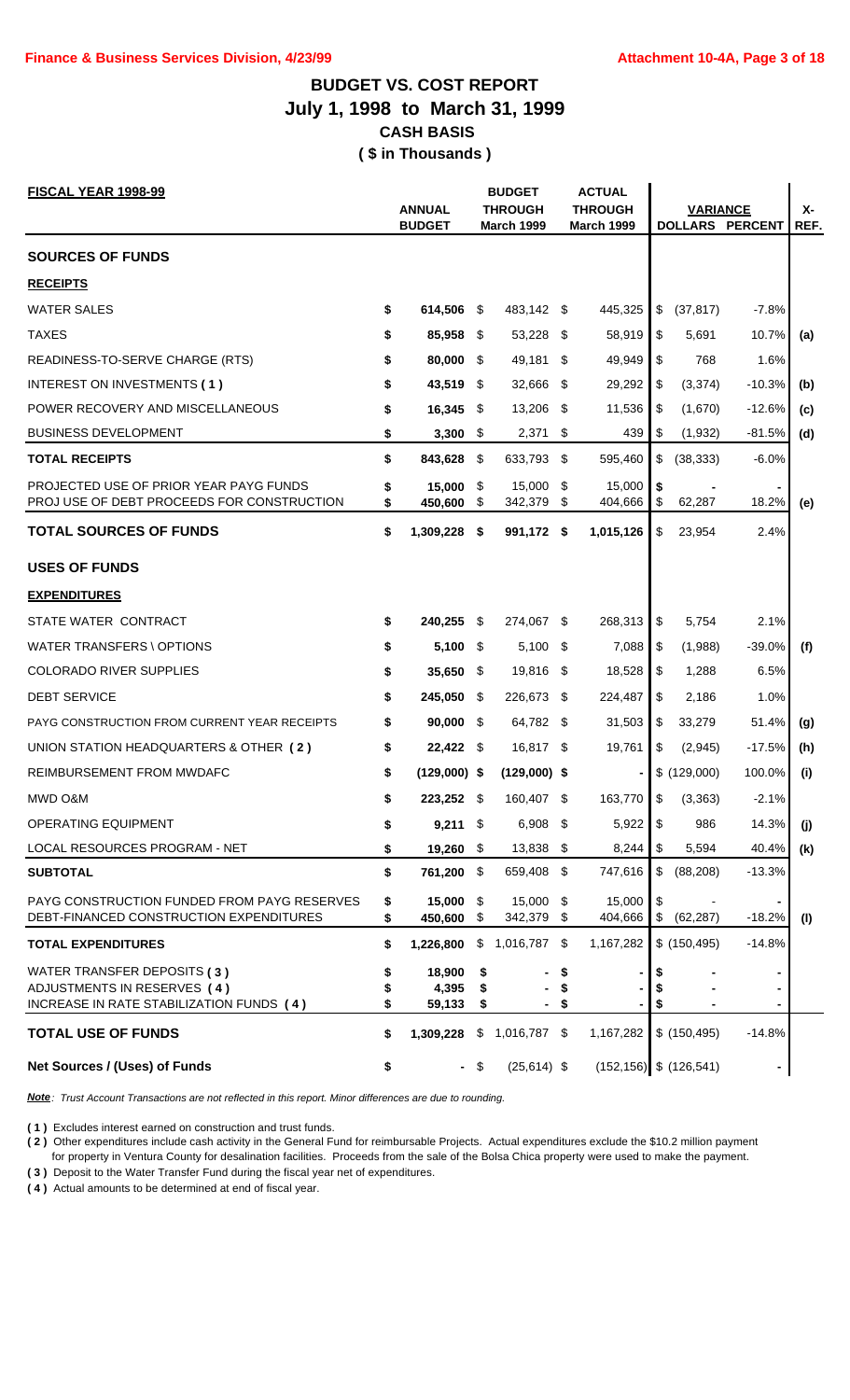## **CASH BASIS SUMMARY**

## **VARIANCE EXPLANATIONS**

## **Through March 31, 1999**

*Criteria: (plus or minus) \$500,000 and 10 percent variance*

### **RECEIPTS:**

- (a) Revenues from Taxes are \$5.7 million over budget through March, mainly due to collections of prior year delinquent taxes.
- (b) Interest on Investments are under budget by \$3.3 million through March. Interest rates on investments have been less than budgeted as the monthly return on the portfolio has decreased from 5.99% to 5.64% during the year.
- (c) Power recoveries and miscellaneous receipts are approximately \$1.7 million under budget through March. Lower water sales during the first half of the fiscal year have reduced power generation from the District's hydroelectric power plants.
- (d) Business Development Revenues are \$1.9 million under budget through March. The Business Development Office budget includes revenues from reimbursable projects which have been determined to be non Business Development activities. This determination was supported in the recently completed internal audit on Business Development activities. Accordingly, actual revenues will not match budget by year end.
- (e) Use of Debt Proceeds for Construction. *(see explanation for item (l))*

### **EXPENDITURES:**

- (f) Water Transfers\Options are approximately \$1.9 million over budget through March mainly due to costs for water deliveries under the Semi-Tropic storage agreement. The budget had a place holder of \$500,000 for various transfer payments for projects such as Semi-Tropic. Payments to date for Semi-Tropic are greater than \$500,000.
- (g) PAYG construction is under budget by \$33.3 million through March. This is due to the timing of construction disbursements to date. Expenditures are expected to match budget estimates of \$105 million at year end.
- (h) Expenditures for Union Station Headquarters and other costs paid from the General Fund are over budget due to the timing of cash payments for construction of the Headquarters Building. However, year end expenditures are projected to be under budget since the Headquarters Building project is projected to be below the project estimate.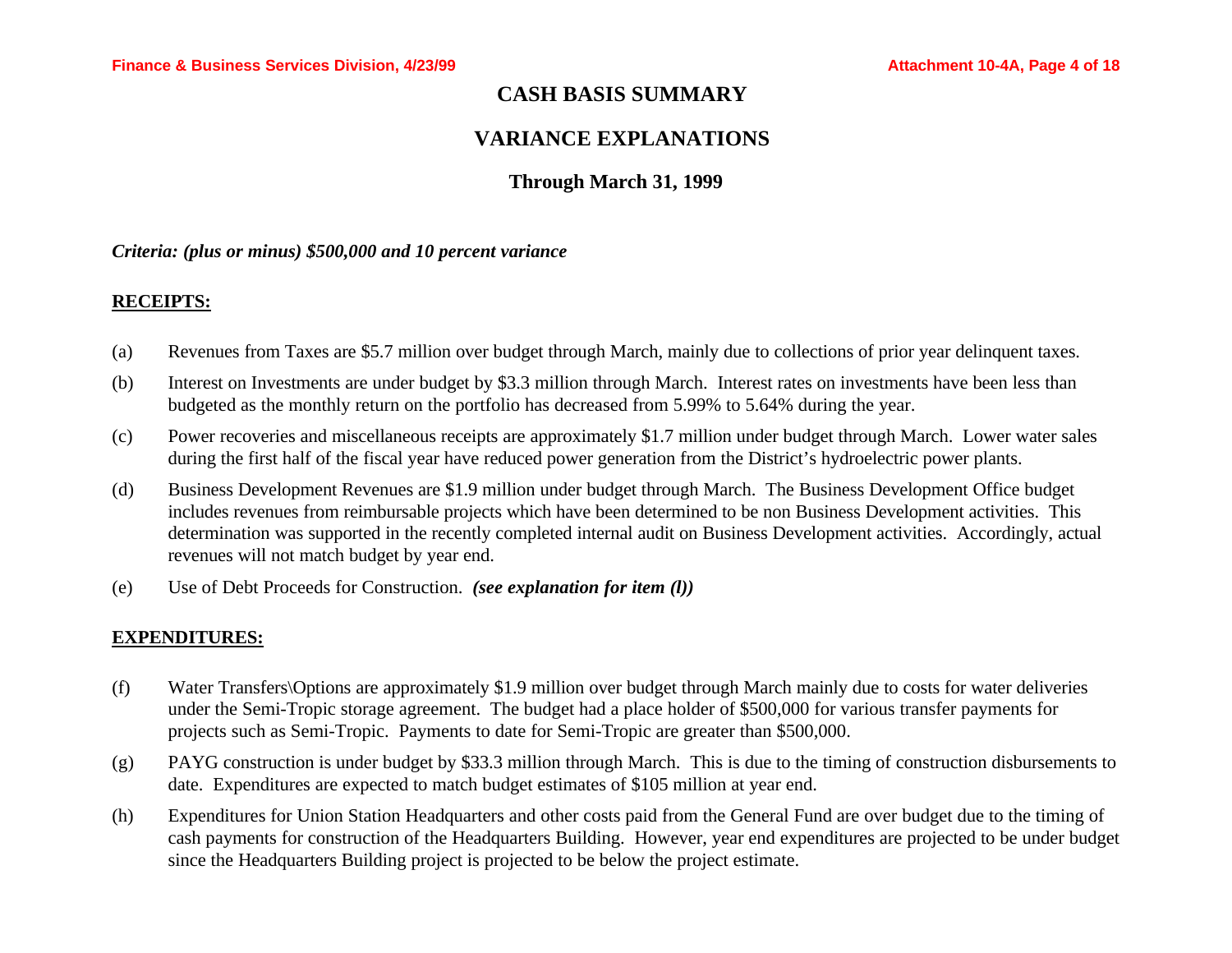#### **Finance & Business Services Division, 4/23/99 Attachment 10-4A, Page 5 of 18**

### **EXPENDITURE (Continued)**

- (i) At its March 1999 meeting, the Board decided not to reimburse the General Fund for Headquarters' construction expenditures through a proposed MWDAFC financing of \$129 million.
- (j) Operating Equipment is under budget by approximately \$1 million as the result of the timing of expenditures relative to budget projections. Staff anticipates that expenditures for operating equipment will equal budget by the end of the fiscal year.
- (k) Net expenditures for the Local Resources Program are under budget through March by \$5.5 million due to the lag time associated with receiving invoices from the member agencies for production of recycled water. It is anticipated that costs will match budget at year end.
- (l) Debt Financed Construction Expenditures are 18.2 percent over budget through March 1999. The over budget variance is mainly attributable to construction work that is ahead of schedule on the Inland Feeder Project. The contractor has completed installation of all 6.3 miles of pipe on the Riverside South Pipeline and is expected to complete the project this fiscal year, approximately seven months ahead of schedule. Work is also ahead of schedule on the Riverside North Pipeline and the Arrowhead West Tunnel. These projects are currently estimated to be completed between three to eleven months earlier than planned.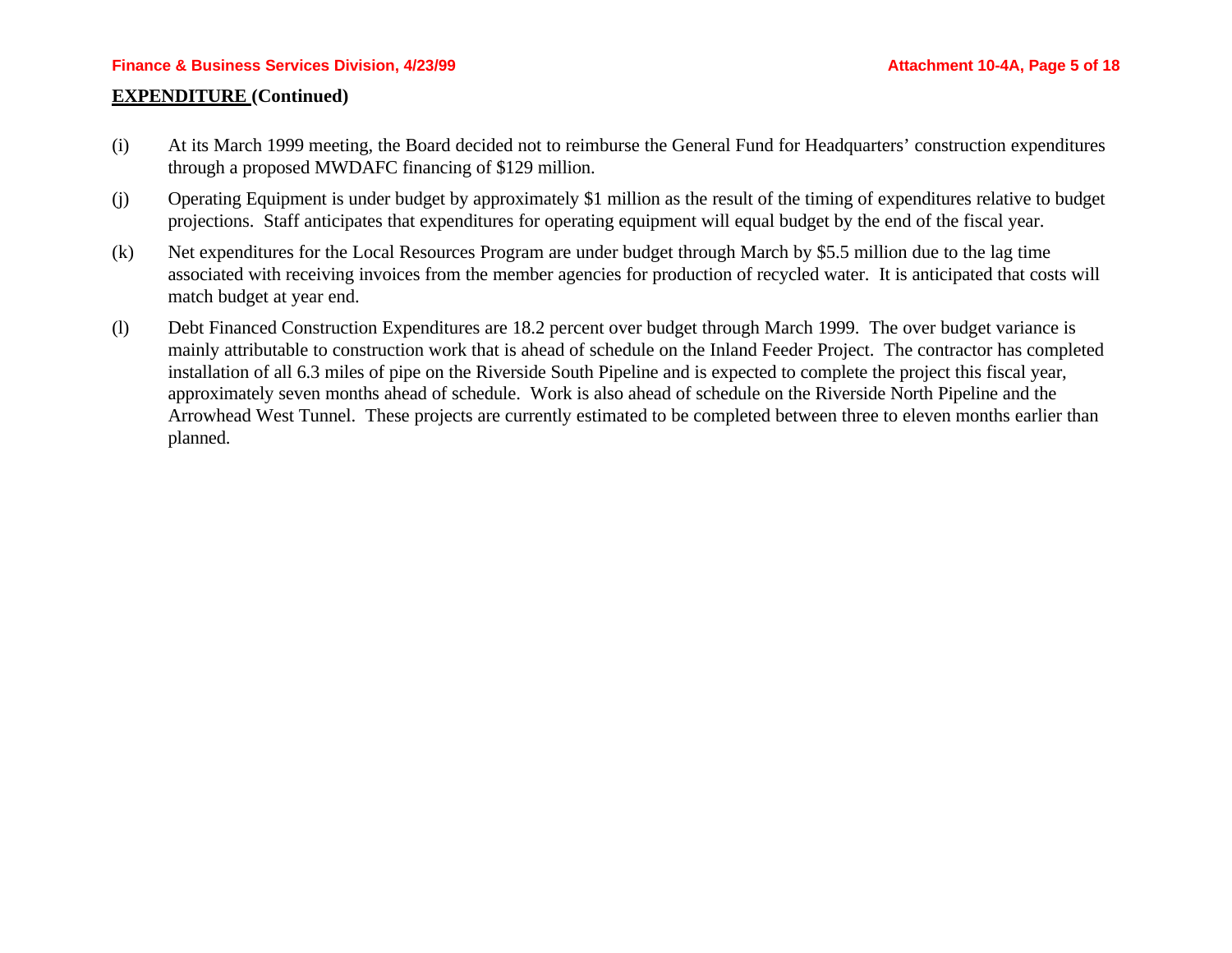## **STATEMENT OF RECEIPTS, DISBURSEMENTS AND BALANCES**

## **JULY 1, 1998 THROUGH MARCH 31, 1999**

|                                          |                        |             |                                  |                                                 | (\$ in Thousands)                             |                                                     |                              |                                                         |                                                            |                                                               |                              |
|------------------------------------------|------------------------|-------------|----------------------------------|-------------------------------------------------|-----------------------------------------------|-----------------------------------------------------|------------------------------|---------------------------------------------------------|------------------------------------------------------------|---------------------------------------------------------------|------------------------------|
|                                          | <b>TOTAL ALL FUNDS</b> |             | <b>OPERATING</b><br><b>FUNDS</b> | <b>STATE</b><br><b>CONTRACT</b><br><b>FUNDS</b> | <b>DEBT</b><br><b>SERVICE</b><br><b>FUNDS</b> | <b>RATE</b><br><b>STABILIZATION</b><br><b>FUNDS</b> | PAY-AS-YOU<br><b>GO FUND</b> | <b>REVOLVING</b><br><b>CONSTRUCTION</b><br><b>FUNDS</b> | <b>REVENUE BOND</b><br><b>CONSTRUCTION</b><br><b>FUNDS</b> | <b>COMMERCIAL</b><br><b>PAPER NOTE</b><br><b>CONSTRUCTION</b> | <b>OTHER</b><br><b>FUNDS</b> |
| <b>CASH AND INVESTMENT</b>               |                        |             |                                  |                                                 |                                               |                                                     |                              |                                                         |                                                            |                                                               |                              |
| <b>BALANCES - START OF PERIOD</b>        | S.                     | 1,561,943   | \$<br>318,193                    | 68,988<br>-\$                                   | \$160,008                                     | 111,157<br>\$                                       | \$ 141,186                   | - \$<br>$\overline{\phantom{a}}$                        | 589,064<br>-\$                                             | S                                                             | \$173,348                    |
| <b>RECEIPTS</b>                          |                        |             |                                  |                                                 |                                               |                                                     |                              |                                                         |                                                            |                                                               |                              |
| <b>Net Tax Collections</b>               |                        | 58,919      | 0                                | 23,841                                          | 35,078                                        | $\overline{0}$                                      | 0                            | $\mathbf 0$                                             | $\mathbf 0$                                                | $\mathbf 0$                                                   | $\Omega$                     |
| <b>Water Sales</b>                       |                        | 459,981     | 459,981                          | 0                                               | 0                                             |                                                     | 0                            | $\Omega$                                                | $\Omega$                                                   |                                                               |                              |
| Wheeling                                 |                        | 410         | 410                              |                                                 | 0                                             |                                                     | 0                            | $\Omega$                                                | $\Omega$                                                   |                                                               |                              |
| Readiness-To-Serve (WSC)                 |                        | 49,949      | 49,949                           |                                                 |                                               |                                                     |                              | $\Omega$                                                | $\Omega$                                                   |                                                               |                              |
| <b>Power Recoveries</b>                  |                        | 8,346       | 8,346                            | $\Omega$                                        | $\mathbf 0$                                   | 0                                                   | 0                            | $\Omega$                                                | $\mathbf 0$                                                | $\Omega$                                                      |                              |
| <b>Interest on Investments</b>           |                        | 65,253      | 13,097                           | 1,647                                           | 3,874                                         | 4,805                                               | 5,906                        | 0                                                       | 26,587                                                     | 16                                                            | 9,320                        |
| <b>Debt Proceeds</b>                     |                        | 259,382     | $\mathbf 0$                      | 0                                               | 741                                           | $\overline{0}$                                      | 0                            | $\mathbf 0$                                             | 48,526                                                     | 0                                                             | 210,115                      |
| <b>Reimbursements</b>                    |                        | 10,022      | 3,779                            | $\Omega$                                        | 0                                             | - 0                                                 | 5,917                        | 0                                                       | 325                                                        | 0                                                             |                              |
| <b>Other Collections</b>                 |                        | 3,219       | 3,219                            | $\Omega$                                        | $\mathbf 0$                                   | $\overline{0}$                                      | 0                            | 0                                                       | $\Omega$                                                   | 0                                                             | $\Omega$                     |
| <b>TOTAL RECEIPTS</b>                    |                        | 915,481     | 538,781                          | 25,488                                          | 39,693                                        | 4,805                                               | 11,823                       | $\mathbf 0$                                             | 75,438                                                     | 16                                                            | 219,435                      |
|                                          |                        |             |                                  |                                                 |                                               |                                                     |                              |                                                         |                                                            |                                                               |                              |
| <b>INTER-FUND TRANSACTIONS</b>           |                        |             |                                  |                                                 |                                               |                                                     |                              |                                                         |                                                            |                                                               |                              |
| <b>Inter-Fund Transfers</b>              |                        | 0           | (198, 595)                       | 74,700                                          | 121,476                                       | $\mathbf 0$                                         | 0                            | $\mathbf 0$                                             | (7)                                                        | 0                                                             | 2,426                        |
| TOTAL INTER-FUND TRANSACTIONS            |                        | $\mathbf 0$ | (198, 595)                       | 74,700                                          | 121,476                                       | $\overline{0}$                                      | $\mathbf 0$                  | $\mathbf 0$                                             | (7)                                                        | $\mathbf 0$                                                   | 2,426                        |
|                                          |                        |             |                                  |                                                 |                                               |                                                     |                              |                                                         |                                                            |                                                               |                              |
| <b>DISBURSEMENTS - NET</b>               |                        |             |                                  |                                                 |                                               |                                                     |                              |                                                         |                                                            |                                                               |                              |
| <b>Operations &amp; Maintenance</b>      |                        | 191,700     | 191,700                          | 0                                               | $\mathbf 0$                                   | $\overline{0}$                                      | 0                            | 0                                                       | 0                                                          | $\mathbf 0$                                                   | $\Omega$                     |
| <b>Operating Equipment</b>               |                        | 6,103       | 6,038                            | $\Omega$                                        | 65                                            |                                                     | 0                            | $\Omega$                                                | $\Omega$                                                   | $\Omega$                                                      |                              |
| <b>Operating Supplies Inventory</b>      |                        | (2, 143)    | (2, 143)                         |                                                 | $\Omega$                                      |                                                     | 0                            | $\Omega$                                                | $\Omega$                                                   | $\Omega$                                                      |                              |
| <b>Undistributed Payroll (Net)</b>       |                        | 1,246       | 1,246                            |                                                 |                                               |                                                     | $\Omega$                     |                                                         | $\Omega$                                                   |                                                               |                              |
| Construction                             |                        | 489,638     | 32,296                           |                                                 |                                               |                                                     | 52,420                       | $\Omega$                                                | 404,906                                                    | 16                                                            |                              |
| <b>DWR - Capital Payments</b>            |                        | 145,399     | 0                                | 145,399                                         | $\Omega$                                      | $\Omega$                                            | 0                            | $\Omega$                                                | $\Omega$                                                   | $\Omega$                                                      |                              |
| <b>DWR - Minimum O&amp;M</b>             |                        | 90,218      | 90,218                           | 0                                               | 0                                             |                                                     | 0                            | $\Omega$                                                | $\Omega$                                                   | $\Omega$                                                      |                              |
| <b>Off Aqueduct Facilities</b>           |                        | 45,004      | 22,552                           | 22,452                                          | $\Omega$                                      |                                                     | 0                            | $\Omega$                                                | $\Omega$                                                   | 0                                                             |                              |
| <b>CRA - Power</b>                       |                        | 16,103      | 16,103                           | 0                                               |                                               |                                                     |                              |                                                         | $\Omega$                                                   |                                                               |                              |
| <b>SWC - Variable Power</b>              |                        | 4,860       | 4,860                            | $\Omega$                                        | $\Omega$                                      | $\Omega$                                            | <sup>0</sup>                 | $\Omega$                                                | $\Omega$                                                   | O                                                             |                              |
| <b>SWC - Credit</b>                      |                        | (17, 168)   | (1,802)                          | (15,366)                                        | $\Omega$                                      | $\Omega$                                            |                              | $\Omega$                                                | $\Omega$                                                   | $\Omega$                                                      |                              |
| <b>DWR - Water Bank/Transfer/Options</b> |                        | 7,088       | 7,088                            |                                                 | $\Omega$                                      |                                                     | 0                            |                                                         | $\Omega$                                                   |                                                               |                              |
| To MWDOC - Allen-McColloch Ppl           |                        | $\Omega$    | $\Omega$                         | $\Omega$                                        | $\Omega$                                      |                                                     |                              |                                                         |                                                            |                                                               |                              |
| <b>Debt Service on MWD Bonds</b>         |                        | 370,610     | 0                                | 0                                               | 224,487                                       |                                                     |                              |                                                         |                                                            |                                                               | 146,123                      |
| <b>Arbitrage Rebate Tax to IRS</b>       |                        | 0           | 0                                | $\Omega$                                        | $\mathbf 0$                                   | 0                                                   |                              | $\Omega$                                                | $\Omega$                                                   | 0                                                             | $\Omega$                     |
| Net Book Gain/Loss on Investment         |                        | 38          | (16)                             | $\Omega$                                        |                                               | $\mathbf 0$                                         | (4)                          | 0                                                       | 69                                                         | 0                                                             | (12)                         |
| <b>TOTAL DISBURSEMENTS</b>               |                        | 1,348,695   | 368,140                          | 152,485                                         | 224,553                                       | $\mathbf 0$                                         | 52,416                       | $\mathbf 0$                                             | 404,975                                                    | 16                                                            | 146,111                      |
| <b>TRANSFERS TO ESCROW BANK ACCOUNT</b>  |                        | (212, 434)  | 0                                | 0                                               | $\mathbf 0$                                   | $\overline{0}$                                      | 0                            | $\mathbf 0$                                             | 0                                                          | $\mathbf 0$                                                   | (212, 434)                   |
| TRUST ACCT TRANSACTIONS <net></net>      |                        | (2, 597)    | (568)                            | $\Omega$                                        | (360)                                         | $\Omega$                                            | 0                            | $\mathbf 0$                                             | $\Omega$                                                   | 0                                                             | (1,669)                      |
| <b>CASH AND INVESTMENT</b>               |                        |             |                                  |                                                 |                                               |                                                     |                              |                                                         |                                                            |                                                               |                              |
| <b>BALANCES - END OF PERIOD</b>          | \$                     | 913,698     | 289,672<br>\$                    | 16,691<br>-\$                                   | \$96,265                                      | 115,963<br>\$                                       | \$ 100,593                   | \$                                                      | 259,521<br>\$                                              | \$                                                            | \$34,994                     |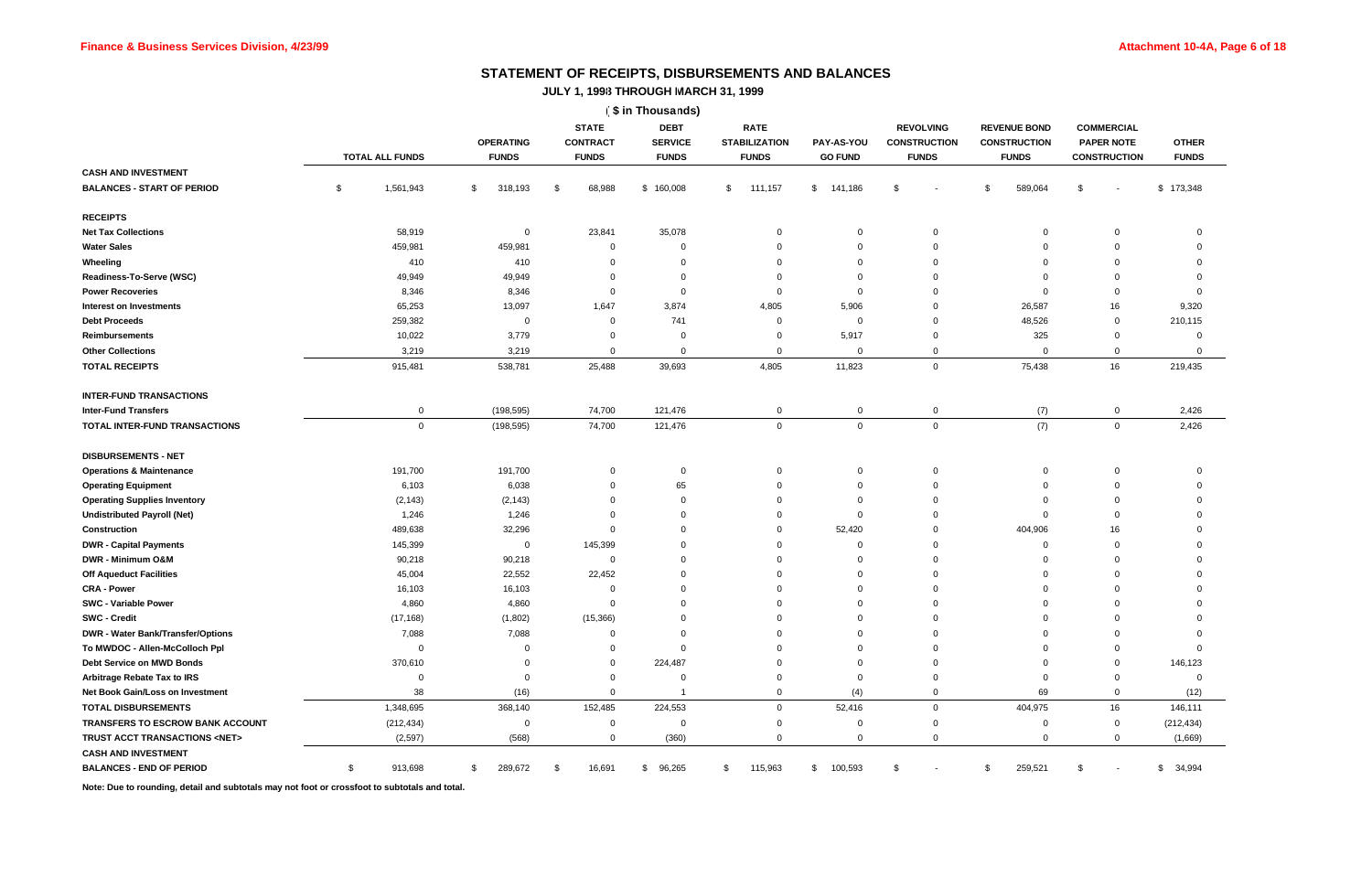#### **BALANCE SHEET**

#### **BALANCE SHEET AS OF MARCH 31, 1999**

#### **ASSETS**

**( \$ in Thousands)**

| <b>CASH AND INVESTMENTS</b><br>Operating, Construction and Other                      | \$<br>911,391    |
|---------------------------------------------------------------------------------------|------------------|
| Held for Crossover Refunding Bonds                                                    | 0                |
| <b>Held for Future Desalination Facilities</b><br>Change in Fair Value of Investments | 2,307<br>8,685   |
| <b>Total Cash and Investments</b>                                                     | 922,383          |
| <b>ACCOUNTS RECEIVABLE</b>                                                            |                  |
| <b>Tax Assessments</b>                                                                | 34,173           |
| <b>Annexation Charges</b><br><b>Water Sales</b>                                       | 13,879<br>81,715 |
| Readiness-To-Serve (WSC)                                                              | 30,920           |
| <b>Power Recoveries</b>                                                               | 962              |
| <b>Interest Accrued on Investments</b>                                                | 19,859           |
| Notes Receivable<br>Sundry                                                            | 27<br>(3,754)    |
| <b>Total Accounts Receivable</b>                                                      | 177,781          |
|                                                                                       |                  |
| <b>INVENTORIES</b>                                                                    | 14,957           |
| <b>OTHER ASSETS</b>                                                                   | 240,360          |
| <b>Deferred Charges</b><br>Feasibility Studies, Reimbursables, etc.                   | 7,729            |
| Construction & Right of Way Deposits                                                  | 3,114            |
| <b>Total Other Assets</b>                                                             | 251,203          |
| PROPERTY, PLANT AND EQUIPMENT                                                         |                  |
| Land, Easements & Right of Way                                                        | 446,401          |
| <b>Completed Features</b>                                                             | 2,129,065        |
| Work in Progress                                                                      | 2,736,044        |
| Less: Allowance for Depreciation                                                      | (591, 497)       |
| Total Comp. Features & WIP Net of Allow. for Depr.                                    | 4,273,612        |
| Preoperating Costs - Capitalized                                                      | 44,595           |
| Less: Portion Amortized                                                               | (21, 558)        |
| <b>Total Preoperating Costs Net of Amortization</b>                                   | 23,037           |
| Participation Rights - State Fac.                                                     | 3,037,618        |
| Less: Portion Amortized                                                               | (1,535,228)      |
| Total State Fac. Partic. Rts Net of Amort.                                            | 1,502,389        |
| Participation Rights - Other Fac.                                                     | 200,288          |
| Less: Portion Amortized                                                               | (17, 672)        |
| Total Other Fac. Partic. Rts. Net of Amort.                                           | 182,616          |
| <b>Major Operating Equipment</b>                                                      | 91,718           |
| Less: Allowance for Depreciation                                                      | (69, 330)        |
| Total Major Operating Equipment Net of Depr.                                          | 22,388           |
| TOTAL ASSETS                                                                          | \$7,816,769      |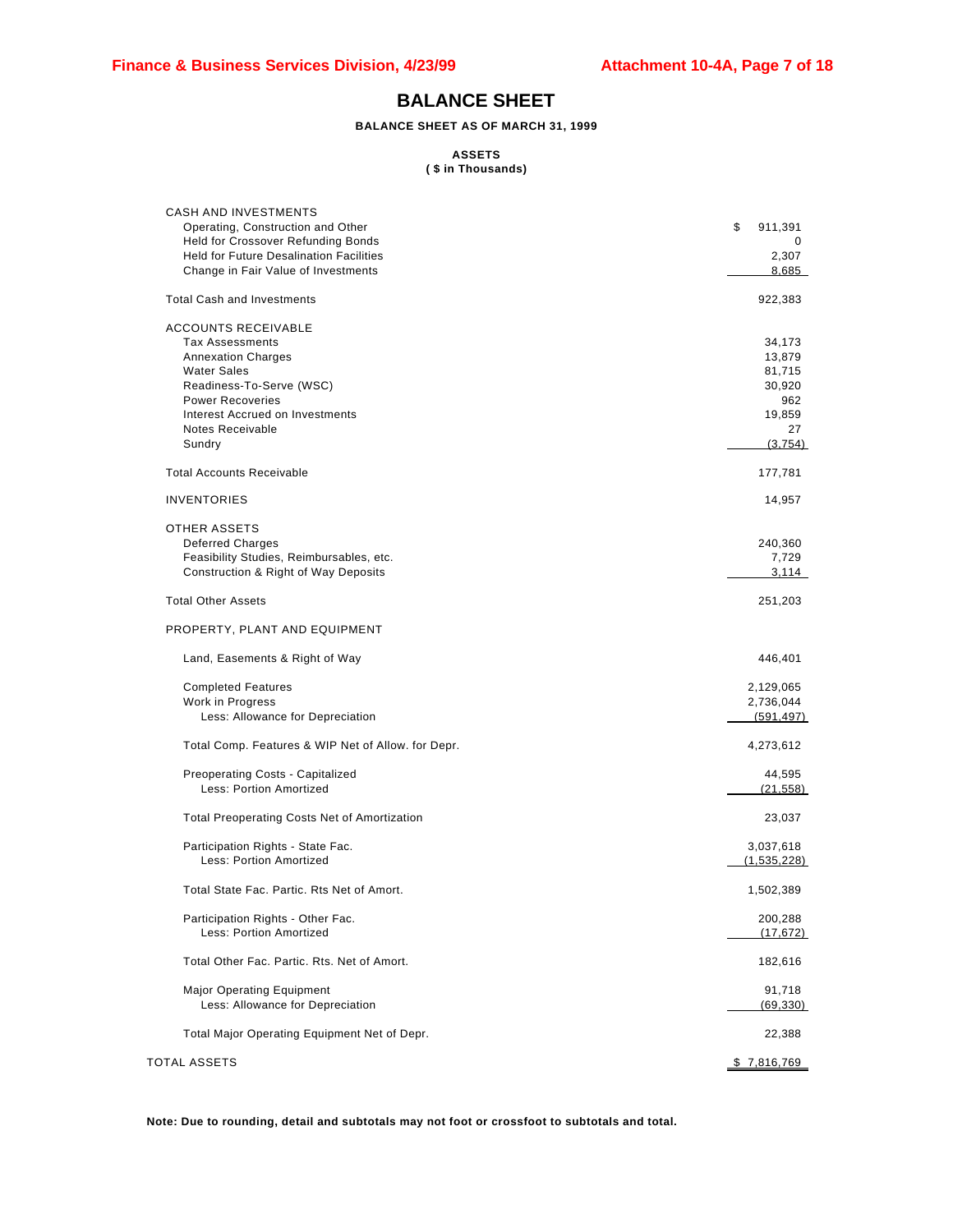#### **BALANCE SHEET AS OF MARCH 31, 1999**

#### **LIABILITIES AND EQUITY ( \$ in Thousands)**

ACCOUNTS PAYABLE & ACCRUED EXPENSE

| <b>Commercial Paper Notes</b>                                                                                                                                                                                                                                                                                                                                            | \$<br>300,000                                                                |
|--------------------------------------------------------------------------------------------------------------------------------------------------------------------------------------------------------------------------------------------------------------------------------------------------------------------------------------------------------------------------|------------------------------------------------------------------------------|
| Matured Bonds & Coupon not<br><b>Presented for Payments</b><br>Bond Int. Accrued but not Due<br>Accrued Prem. on Called Bonds                                                                                                                                                                                                                                            | 6,339<br>29,375<br>(65)                                                      |
| <b>Total Bonds</b>                                                                                                                                                                                                                                                                                                                                                       | 35,649                                                                       |
| Participation Rights - State Facilities<br>State Variable and Minimum OMP&R<br>Services, Material, etc.<br><b>Compensated Absences</b><br><b>Trust Funds</b><br><b>Customer Deposits</b>                                                                                                                                                                                 | 101,341<br>118,694<br>22,693<br>25,022<br>17,794<br>2,961                    |
| Total Accounts Payable & Accrued Expense                                                                                                                                                                                                                                                                                                                                 | 624,154                                                                      |
| DEFERRED INCOME<br>Deferred Readiness-To-Serve (WSC)<br><b>Deferred Water Sales</b><br>Deferred Tax Levies - Current Year<br><b>PERS Employer's Credits</b><br>Deferred Interest<br>Deferred Water Bank Sales                                                                                                                                                            | 20,000<br>858<br>21,825<br>7,569                                             |
| <b>Total Deferred Income</b>                                                                                                                                                                                                                                                                                                                                             | 50,251                                                                       |
| LONG TERM OBLIGATIONS                                                                                                                                                                                                                                                                                                                                                    |                                                                              |
| Bonds & Notes Payable:<br>1966/69 G.O. Bonds<br>* G.O. Refunding Bonds<br>Revenue Bonds<br>* Revenue Refunding Bonds<br><b>Crossover Refunding Bonds</b>                                                                                                                                                                                                                 | 221,340<br>350,273<br>1,675,870<br>711,850<br>0                              |
| Total Bonds & Notes Payable                                                                                                                                                                                                                                                                                                                                              | 2,959,333                                                                    |
| Other Long Term Obligations:<br>Due to MWDOC - Allen-McColloch Pipeline<br><b>Unamortized Bond Premium</b><br>Unamortized Bond Discount<br>Employees' Deferred Compensation Payable<br><b>Obligation for Off-Aqueduct Power Facilities</b><br>Interest to Be Rebated to IRS<br>Obligation for Iron Mountain Landfill Closure<br><b>Total Other Long Term Obligations</b> | 29,011<br>6,745<br>(58, 269)<br>42,717<br>126,387<br>737<br>1.327<br>148,654 |
|                                                                                                                                                                                                                                                                                                                                                                          |                                                                              |
| <b>EQUITY</b>                                                                                                                                                                                                                                                                                                                                                            |                                                                              |
| Contributions<br><b>Annexation Commitments</b><br><b>Other Retained Earnings</b><br><b>Estimated Income</b>                                                                                                                                                                                                                                                              | 37,288<br>376,576<br>3,455,935<br>164,578                                    |
| <b>Total Equity</b>                                                                                                                                                                                                                                                                                                                                                      | 4,034,377                                                                    |
| TOTAL LIABILITIES AND EQUITY                                                                                                                                                                                                                                                                                                                                             | \$7,816,769                                                                  |

**\* Net of Deferred Loss on Early Retirement of Debt. \$ 6,422 & \$ 29,805 respectively.**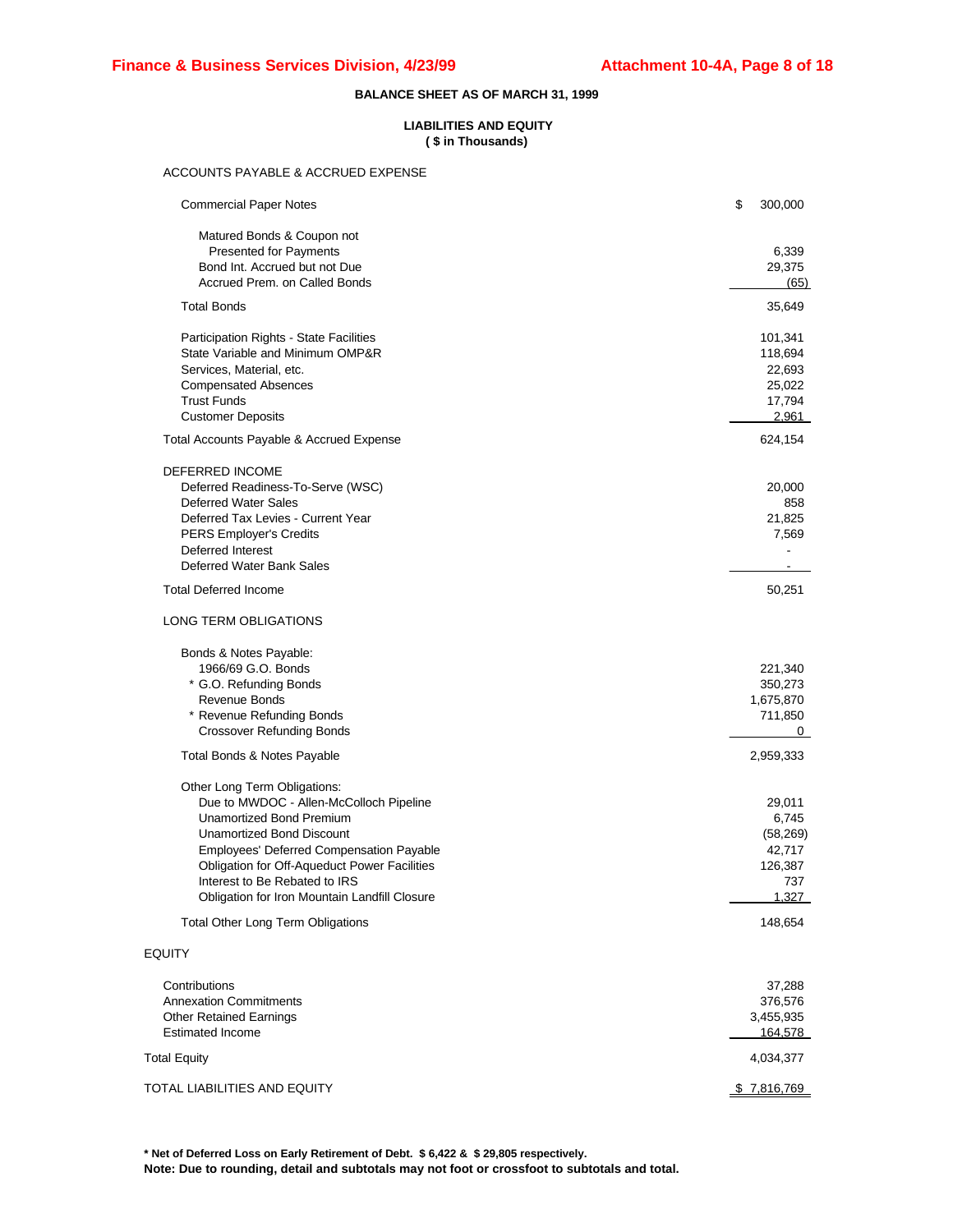## **STATEMENT OF OPERATIONS**

**STATEMENT OF OPERATIONS** 

#### **FISCAL YEAR THROUGH MARCH 31, 1999 ( \$, Acre Feet and kWh in Thousands)**

| <b>GROSS OPERATING INCOME</b>                                                  |                              |                          |               |
|--------------------------------------------------------------------------------|------------------------------|--------------------------|---------------|
| <b>Water Sales:</b>                                                            | Acre Feet                    |                          |               |
| Treated                                                                        | 851                          | \$<br>353,421            |               |
| Untreated                                                                      | 277                          | 91,697                   |               |
| Wheeling                                                                       | 1                            | 410                      |               |
| <b>Reclaimed Water</b>                                                         | 51                           | 12,081                   |               |
|                                                                                | 1,179                        | 457,609                  |               |
| Readiness-To-Serve (WSC)                                                       |                              | 60,000                   |               |
| <b>Connection Maintenance Charge</b>                                           |                              | 2,202                    |               |
| <b>Power Recoveries</b><br>(                                                   | 182,703 kWh<br>$\mathcal{E}$ | 8,177                    |               |
| <b>Business Development</b>                                                    |                              | 398                      | \$<br>528,386 |
| <b>OPERATION AND MAINTENANCE</b>                                               |                              |                          |               |
| Operations                                                                     |                              | 159,305                  |               |
| <b>Power and Water Costs</b>                                                   |                              | 157,208                  |               |
| <b>Business Development</b>                                                    |                              | 305                      | 316,818       |
|                                                                                |                              |                          |               |
| Operating Income before Amort. & Depr.                                         |                              |                          | 211,568       |
| Amort. of Participation Rights                                                 |                              | 57,018                   |               |
| Depreciation, Plant                                                            |                              | 35,579                   | 92,597        |
|                                                                                |                              |                          |               |
| Operating Income                                                               |                              |                          | 118,971       |
| <b>OTHER INCOME</b>                                                            |                              |                          |               |
| <b>Net Tax Revenues</b>                                                        |                              | 64,657                   |               |
| Interest Earned on Investments                                                 |                              | 51,940                   |               |
| Change in Fair Value of Investments                                            |                              | (5,833)                  |               |
| <b>Current Interest Levies - Annexation Commitments</b>                        |                              | 747                      |               |
| <b>Property Rentals</b>                                                        |                              | 481                      |               |
| Gain on Land Sales                                                             |                              | $\overline{\phantom{a}}$ |               |
| Earnings on Escrow Accounts                                                    |                              |                          |               |
| <b>Sundry Revenues</b>                                                         |                              | 163                      | 112,156       |
| INTEREST AND OTHER EXPENSE                                                     |                              |                          |               |
| <b>Bond Interest Expense</b>                                                   |                              | 69,157                   |               |
| Adjustment for OAPF obligation                                                 |                              |                          |               |
| Arbitrage Rebate Tax                                                           |                              |                          |               |
| <b>Sundry Expense</b>                                                          |                              | 231                      | 69,388        |
| Income before Annex Inc. & Prior Years' Adjust                                 |                              |                          | 161,738       |
|                                                                                |                              |                          |               |
| <b>ANNEXATION INCOME</b>                                                       |                              |                          |               |
| Levies for Uncapitalized Annexation - Principal<br>New Annexations - Principal |                              | 2<br>197                 |               |
|                                                                                |                              |                          | 199           |
| ADJUSTMENTS OF PRIOR YEARS' POWER AND WATER COSTS                              |                              |                          | 2,640         |
| <b>NET INCOME</b>                                                              |                              |                          | 164,578       |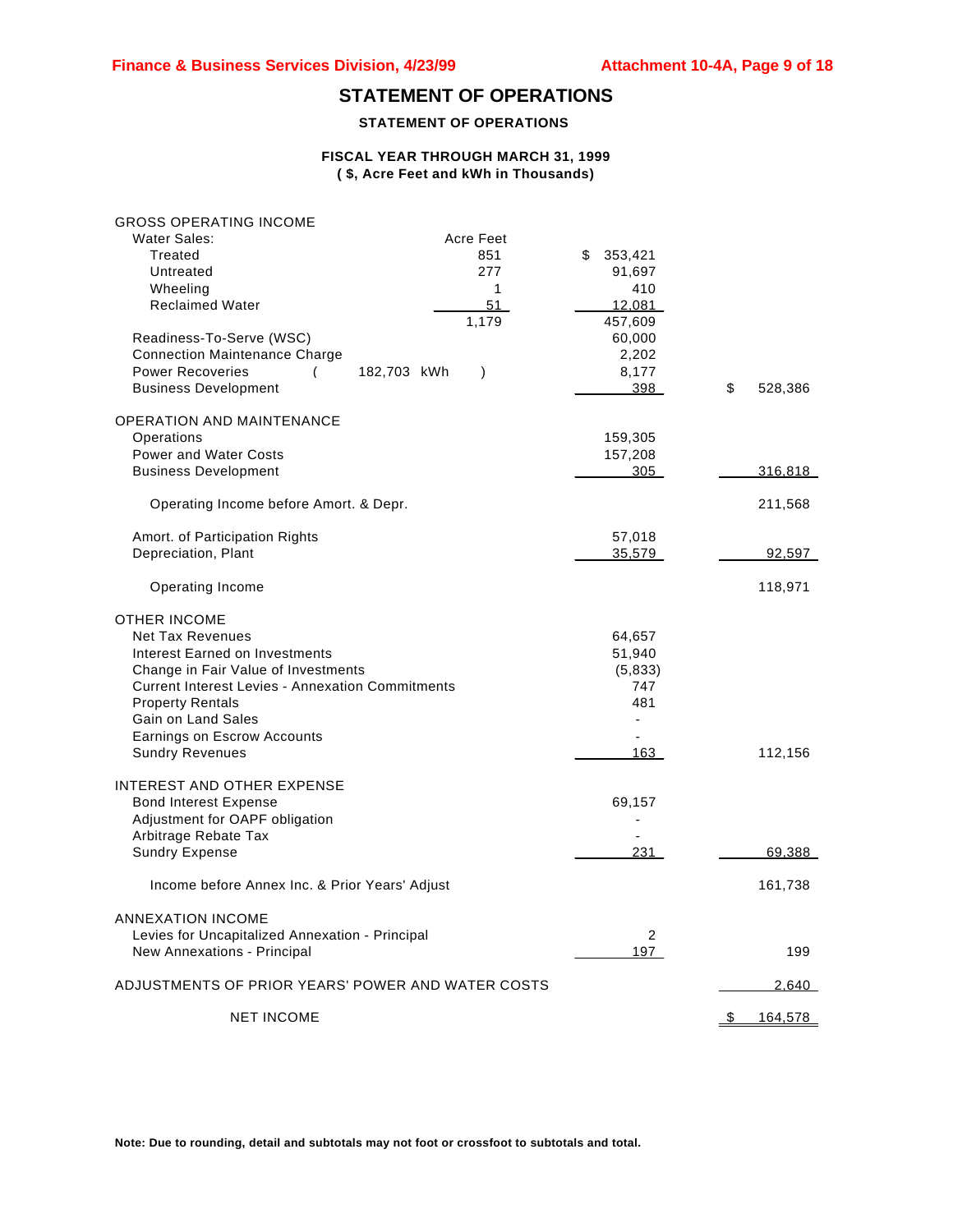#### **STATEMENT OF OPERATIONS**

#### **FISCAL YEAR THROUGH MARCH 31, 1998 ( \$, Acre Feet and kWh in Thousands)**

| <b>GROSS OPERATING INCOME</b>                           |                              |                |               |
|---------------------------------------------------------|------------------------------|----------------|---------------|
| <b>Water Sales:</b>                                     | <b>Acre Feet</b>             |                |               |
| Treated                                                 | 831                          | \$343,853      |               |
| Untreated                                               | 380                          | 118,179        |               |
| <b>Reclaimed Water</b>                                  | 42                           | 10,637         |               |
|                                                         | 1,253                        | 472,670        |               |
| Readiness-To-Serve (WSC)                                |                              | 57,038         |               |
| <b>Connection Maintenance Charge</b>                    |                              | 2,201          |               |
| <b>Power Recoveries</b>                                 | 186,654 kWh<br>$\mathcal{E}$ | 8,328          |               |
| <b>Business Development</b>                             |                              | 93             | \$<br>540,330 |
|                                                         |                              |                |               |
| OPERATION AND MAINTENANCE                               |                              |                |               |
| Operations                                              |                              | 154,127        |               |
| Power and Water Costs                                   |                              | 150,169        |               |
| <b>Business Development</b>                             |                              | 141            | 304,436       |
|                                                         |                              |                |               |
| Operating Income before Amort. & Depr.                  |                              |                | 235,894       |
| Amort. of Participation Rights                          |                              | 56,023         |               |
| Depreciation, Plant                                     |                              | 33,065         | 89,088        |
|                                                         |                              |                |               |
| Operating Income                                        |                              |                | 146,805       |
| <b>OTHER INCOME</b>                                     |                              |                |               |
| <b>Net Tax Revenues</b>                                 |                              | 60,046         |               |
| Interest Earned on Investments                          |                              | 59,539         |               |
|                                                         |                              | 866            |               |
| <b>Current Interest Levies - Annexation Commitments</b> |                              |                |               |
| <b>Property Rentals</b>                                 |                              | 427            |               |
| Gain on Land Sales                                      |                              | 7              |               |
| Earnings on Escrow Accounts                             |                              |                |               |
| <b>Sundry Revenues</b>                                  |                              | 306            | 121,192       |
| <b>INTEREST AND OTHER EXPENSE</b>                       |                              |                |               |
| <b>Bond Interest Expense</b>                            |                              | 67,514         |               |
| Adjustment for OAPF obligation                          |                              |                |               |
| Arbitrage Rebate Tax                                    |                              |                |               |
| <b>Sundry Expense</b>                                   |                              | 91             | 67,606        |
|                                                         |                              |                |               |
| Income before Annex Inc. & Prior Years' Adjust          |                              |                | 200,391       |
| ANNEXATION INCOME                                       |                              |                |               |
| Levies for Uncapitalized Annexation - Principal         |                              | $\overline{2}$ |               |
| New Annexations - Principal                             |                              | 74             | 76            |
| ADJUSTMENTS OF PRIOR YEARS' POWER AND WATER COSTS       |                              |                | 15,736        |
| <b>NET INCOME</b>                                       |                              |                |               |
|                                                         |                              |                | 216,204       |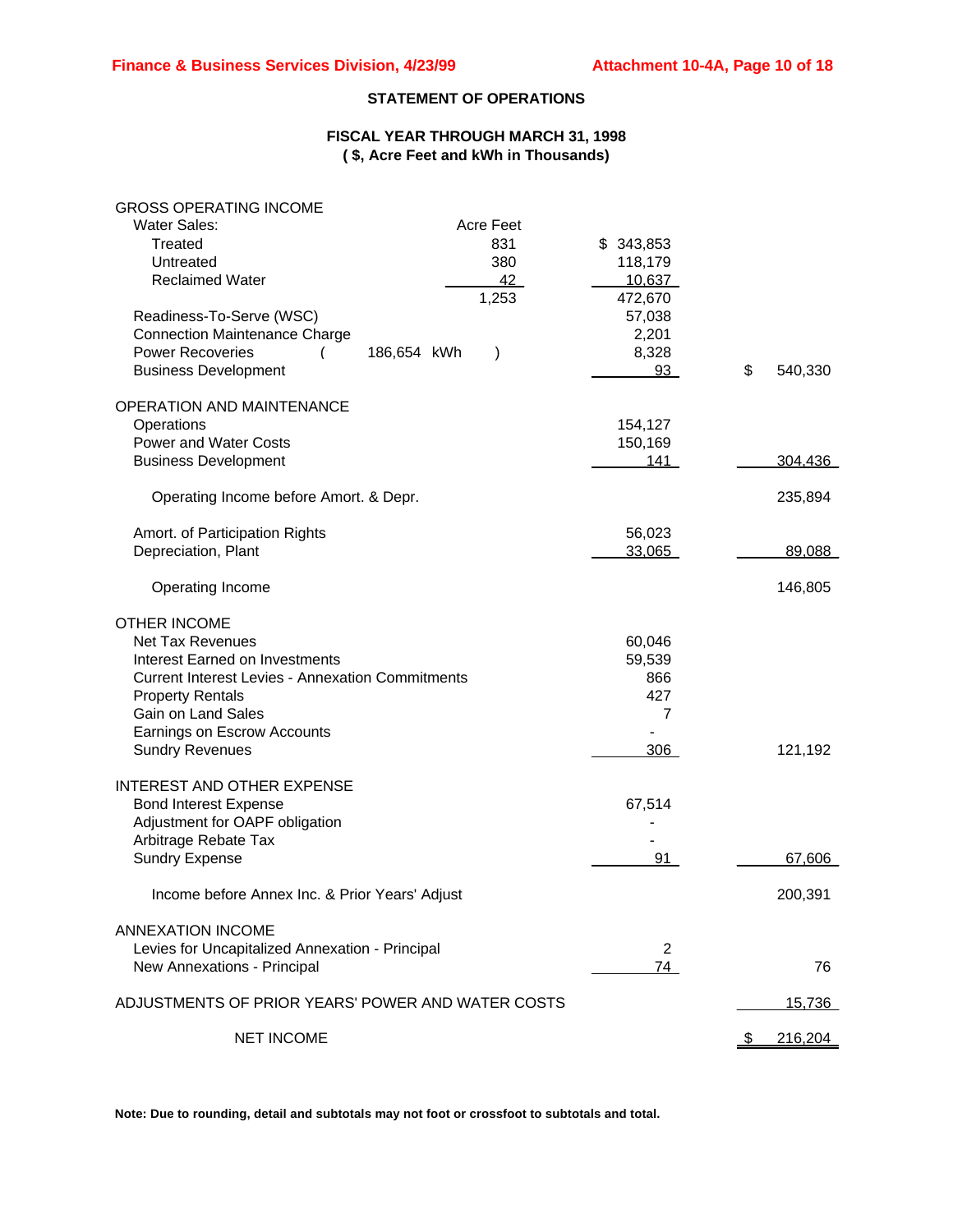## **PROJECTED AND ACTUAL CONSTRUCTION COSTS**

THE METROPOLITAN WATER DISTRICT OF SOUTHERN CALIFORNIA

# **PROJECTED AND ACTUAL CONSTRUCTION COSTS**

(BASED ON FINAL 1998 - 1999 BUDGET FORECAST)

**MARCH 1999**

| <b>PROJECTED COSTS THROUGH 2015 ESCALATED AT 5% FOR THOSE PROJECTS FOR WHICH</b> |    |         |
|----------------------------------------------------------------------------------|----|---------|
| FORMAL CONSTRUCTION CONTRACTS HAVE NOT BEEN AWARDED: TOTAL PROGRAM               | s. | 4.680.3 |
|                                                                                  |    |         |
| <b>EXPENDITURES TO DATE (F/Y 1998-99)</b>                                        |    | 481.1   |
| APPROPRIATIONS APPROVED TO DATE (F/Y 1998-99)                                    |    | 77.O    |



**FISCAL YEAR ENDING JUNE 30**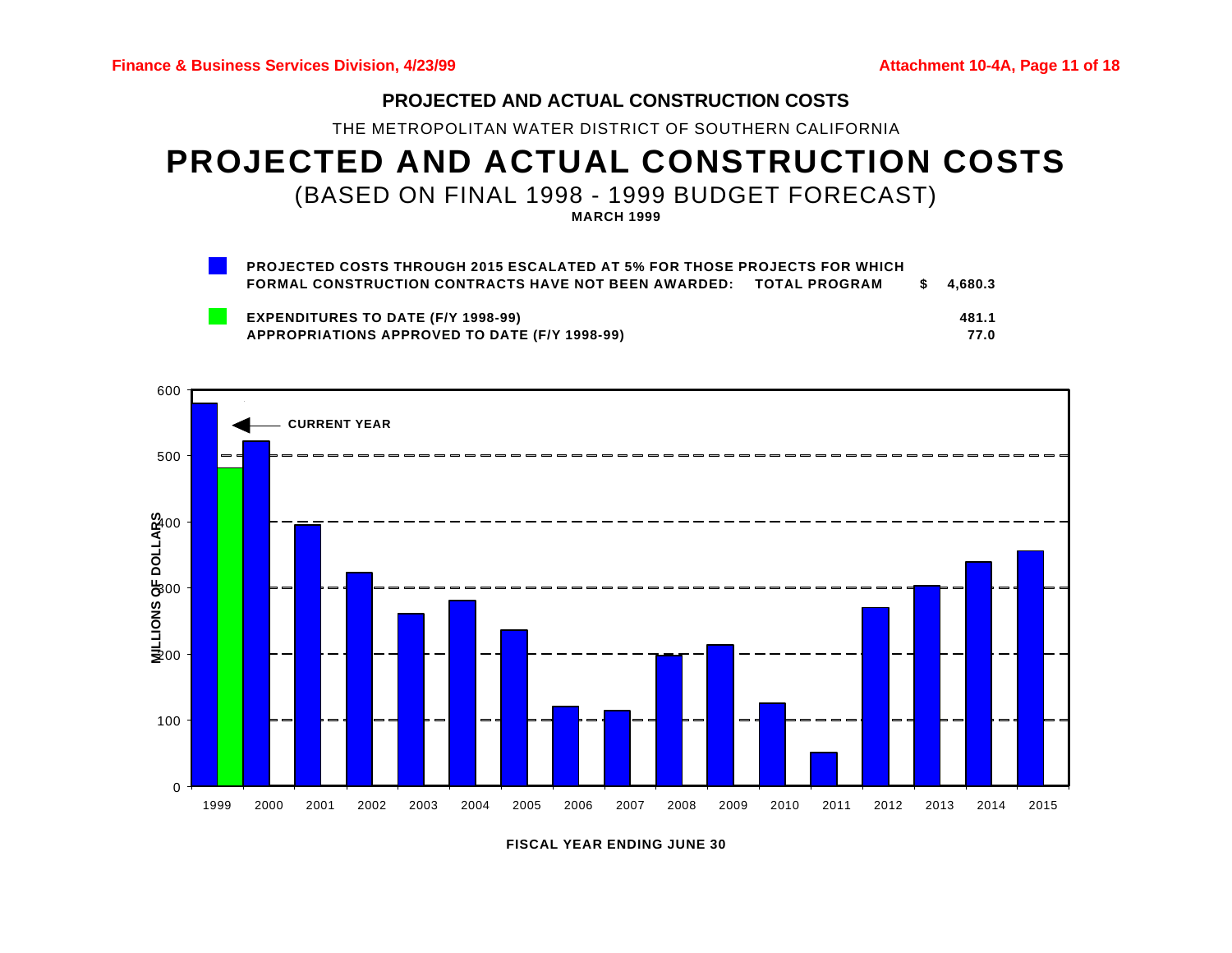## **PROJECTED FIXED SWC CHARGES THROUGH 2035**

## THE METROPOLITAN WATER DISTRICT OF SOUTHERN CALIFORNIA **PROJECTED FIXED SWC CHARGES THROUGH 2035**



OFF-AQUEDUCT 1,057 OFF WATER RESOURCES INVOICE DATED

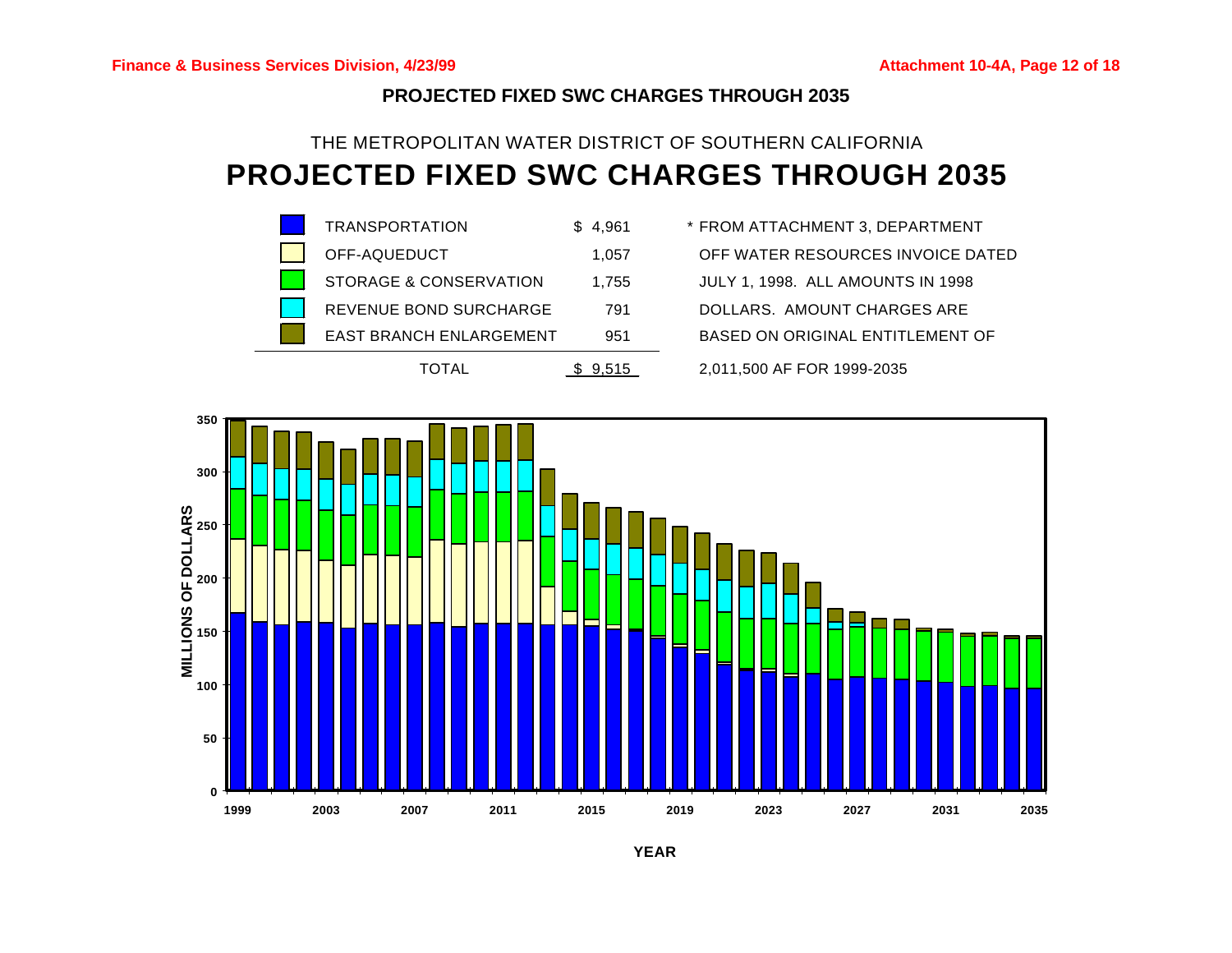## **HISTORICAL CONSTRUCTION EXPENDITURES**

## THE METROPOLITAN WATER DISTRICT OF SOUTHERN CALIFORNIA **HISTORICAL CONSTRUCTION EXPENDITURES**

**from 7-1-66 through 6-30-98**

**EXPENDITURES THROUGH 6-30-98 \$4.00 BILLION**



**FISCAL YEAR ENDING JUNE 30**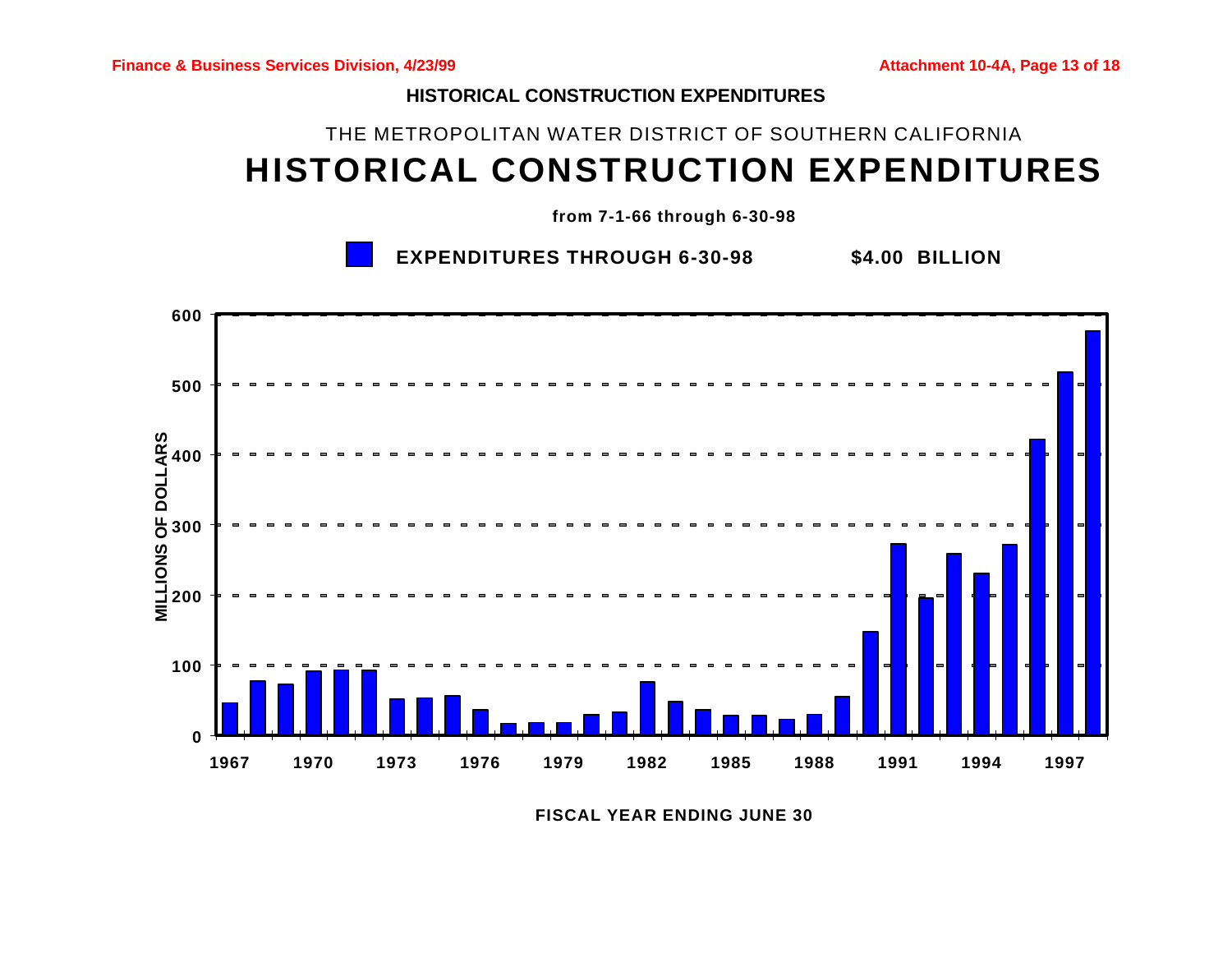## **COMPLETION OF CAPITAL PROGRAMS AS OF MARCH 31, 1999**

| <b>APPROPRIATION</b><br><b>NUMBER</b> | <b>APPROPRIATION</b><br><b>DESCRIPTION</b>       |
|---------------------------------------|--------------------------------------------------|
| 15125                                 | <b>Etiwanda Power Plant</b>                      |
| 15169                                 | Enlargement of the Chemical Unloading Facility   |
| 15233                                 | Mass Spectrometer Repl. Water Quality Laboratory |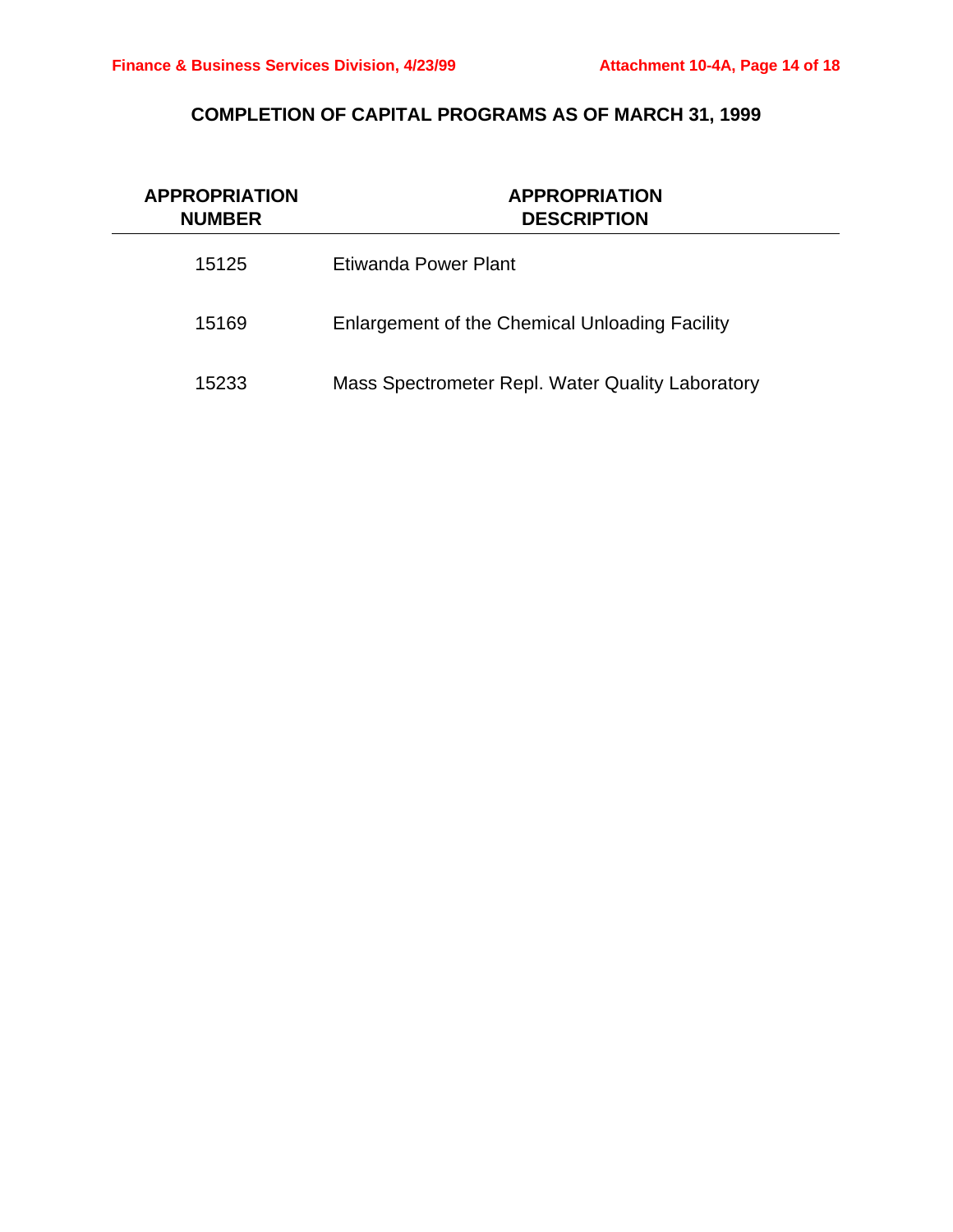## **ELIGIBILITY OF SECURITIES**

| Date:    | April 20, 1999                                                                                     |
|----------|----------------------------------------------------------------------------------------------------|
| To:      | <b>Board of Directors</b>                                                                          |
| From:    | N. Gregory Taylor, General Counsel                                                                 |
| Subject: | Review as to Eligibility of Securities Invested in by the<br>Treasurer for the Month of March 1999 |

Pursuant to Sections 2741(a) and 5101(b)(5) of the Administrative Code, this office has examined the Treasurer's Monthly Report to the Board for the month of March 1999 covering the investment of securities for that period. The reported forms of investment are within the eligible group of securities authorized by Section  $5101(b)(2)$  of the Administrative Code, and as of the end of the month are within the percentage constraints specified in that section.

N. Gregory Taylor

SBB:mg #13543

cc: L. H. Becker D. I. Furukawa R. N. Marumoto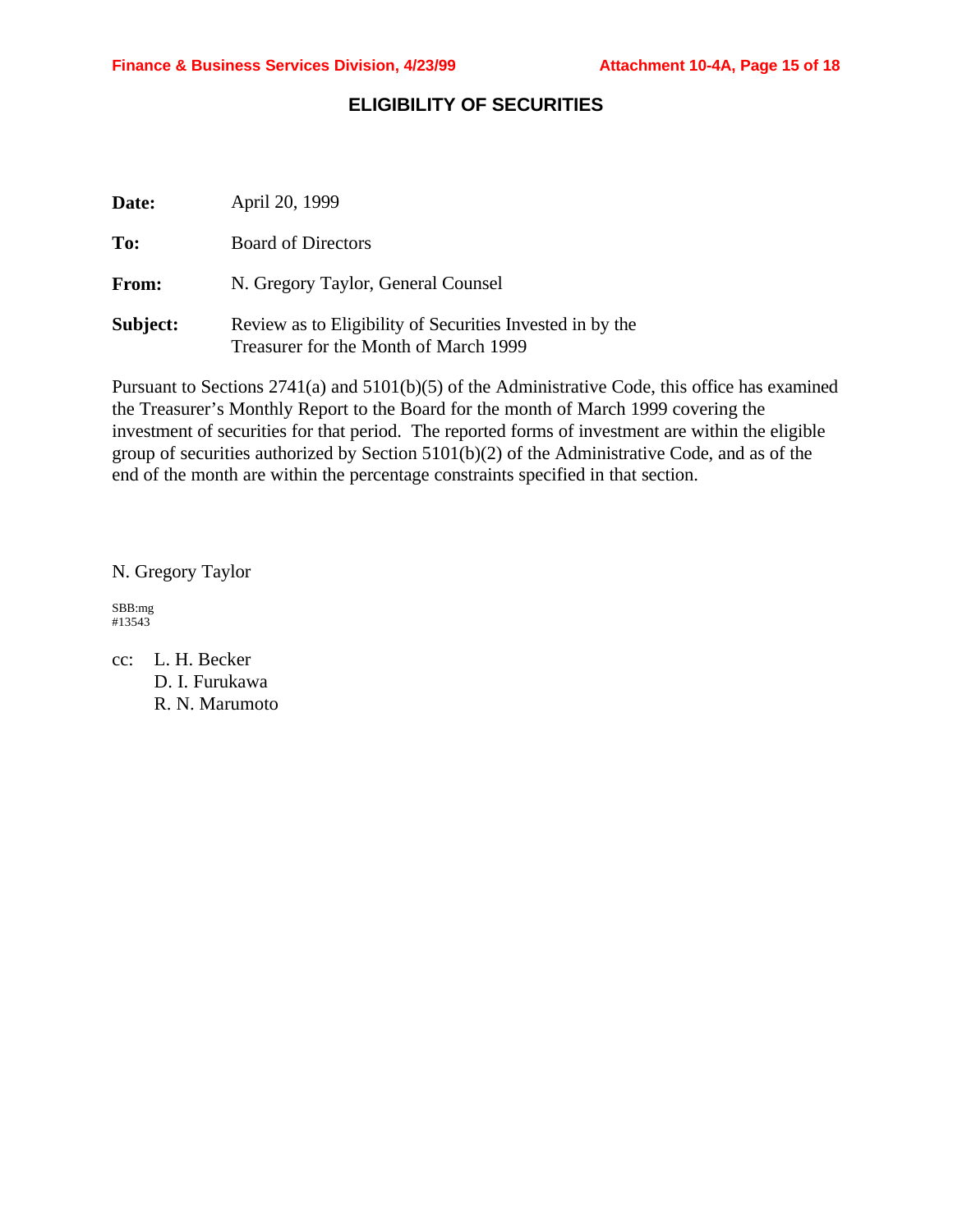## **TRANSMITTAL LETTER**

| Date:        | April 9, 1999                            |
|--------------|------------------------------------------|
| To:          | <b>Budget and Finance Committee</b>      |
| <b>From:</b> | <b>General Manager</b>                   |
| Subject:     | Treasurer's Monthly Report - March, 1999 |

This letter transmits a summary report of investments and cash balances and yield comparisons for the end of the current month. A detail report of investments is filed each month with the Executive Secretary. These reports are required by Section 5114 of the MWD Administrative Code. All of the investments comply with Chapter 5101 of the MWD Administrative Code and the Investment Policy dated June 1, 1998.

#### Interest Earnings

| Portfolio<br>Yield       | 1 Year<br><b>Treasury Bill</b>      | Month             | <b>Fiscal Year</b><br>to Date | <b>Weighted Average</b><br>Days to Maturity |
|--------------------------|-------------------------------------|-------------------|-------------------------------|---------------------------------------------|
| 5.64                     | 4.705                               | \$4,505,000       | \$48,837,000                  | 460                                         |
|                          |                                     |                   |                               | Excess of                                   |
|                          |                                     | Book Value        | Market Value                  | Market Over Cost                            |
| <b>Operating Funds</b>   |                                     | 291,725,000<br>S. |                               |                                             |
|                          | <b>State Water Contract Fund</b>    | 16,688,000        |                               |                                             |
| Debt Service Funds       |                                     | 96,273,000        |                               |                                             |
| Rate Stabilization Funds |                                     | 115,963,000       |                               |                                             |
| Total                    |                                     | 520,649,000<br>\$ | 522,800,000                   |                                             |
|                          | <b>Construction and Trust Funds</b> | 395,030,000       | 401,564,000                   |                                             |
|                          |                                     | \$<br>915,679,000 | 924,364,000                   | \$8,685000                                  |

General Manager

By: Lambertus H. Becker Chief Financial Officer

Attachments s:\finance\treasurer\299\mnth0299 .doc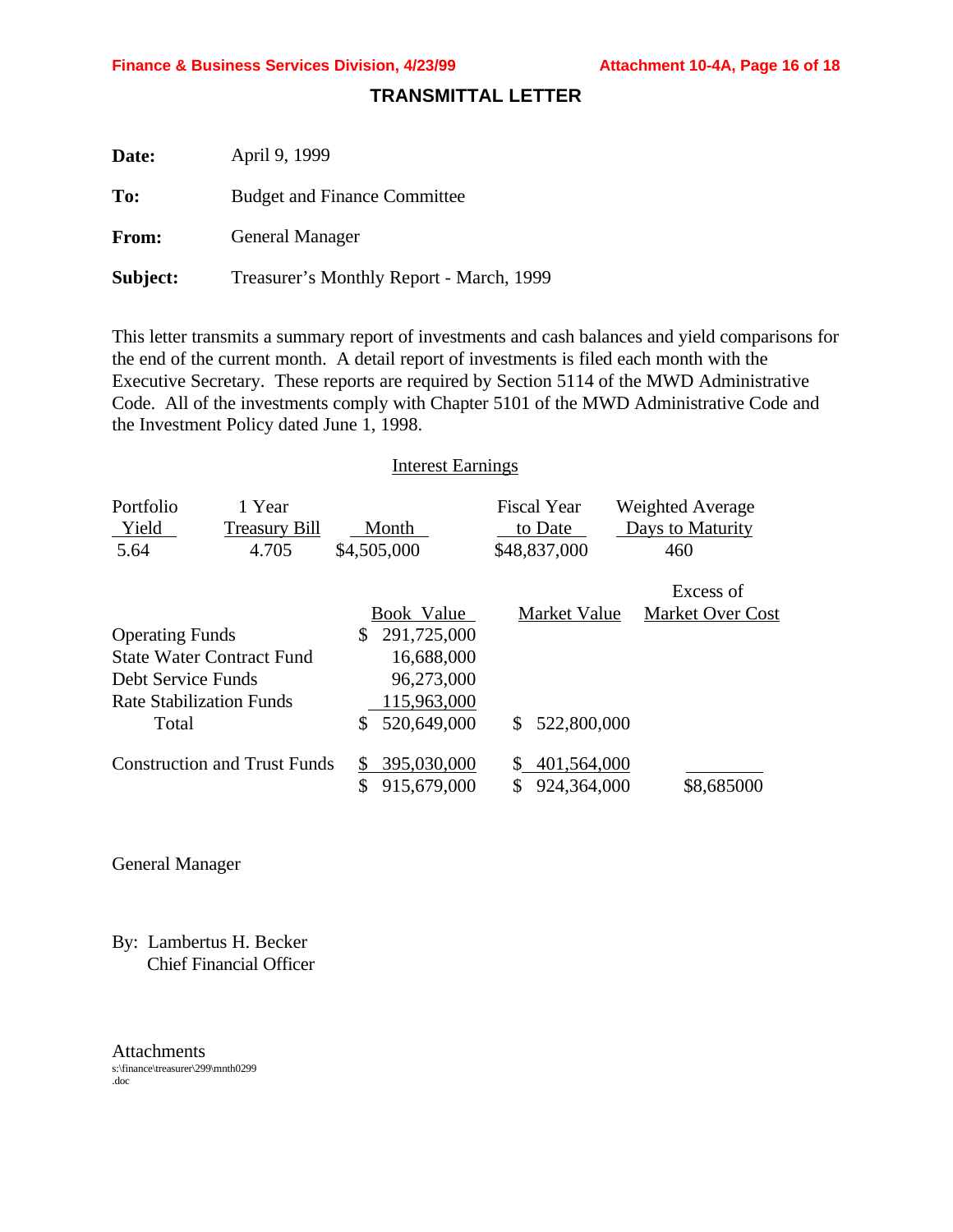## **SUMMARY OF INVESTMENT ACTIVITY AND STATUS OF CASH**

### **THE METROPOLITAN WATER DISTRICT OF SOUTHERN CALIFORNIA**

 *Summary Report of Investment Activity & Status of Cash for the Month Ending March 31, 1999* (Shown at Book Value and in Thousands)

|                                                            |                |                  |              |                   |                | % of Portfolio |           |
|------------------------------------------------------------|----------------|------------------|--------------|-------------------|----------------|----------------|-----------|
| <b>SECURITIES:</b>                                         | <b>BALANCE</b> | <b>PURCHASES</b> | <b>SALES</b> | <b>MATURITIES</b> | <b>BALANCE</b> |                | ACT. CODE |
| U. S. TREASURY                                             | \$106,156      |                  |              | \$9,356           | \$96,800       | 10.6           | 100       |
| U.S. GUARANTEES-GNMA'S                                     | \$7,085        |                  |              | \$213             | \$6,872        | 0.8            | 100       |
| <b>FEDERAL AGENCIES</b>                                    | \$92,615       | \$9,752          |              | \$27,131          | \$75,236       | 8.2            | 50        |
| REPURCHASE AGREEMENTS                                      | \$0            | \$610,000        |              | \$555,000         | \$55,000       | 6.0            | 50        |
| <b>BANKERS' ACCEPTANCES</b>                                | \$17,327       |                  |              | \$11,706          | \$5,621        | 0.6            | 40        |
| <b>COMMERCIAL PAPER</b>                                    | \$292,951      | \$1,947,259      |              | \$1,968,555       | \$271,655      | 29.7           | 30        |
| NEGOTIABLE CERTIFICATES<br>OF DEPOSIT                      | \$238,984      | \$34,805         |              | \$129,841         | \$143,948      | 15.7           | 30        |
| <b>TIME DEPOSITS</b>                                       | \$0            | \$1,000          |              |                   | \$1,000        | 0.1            |           |
| <b>SHARES OF BENEFICIAL</b><br><b>INTEREST</b>             | \$0            |                  |              |                   | \$0            | 0.0            | 15        |
| <b>LOCAL AGENCY INVESTMENT</b><br><b>FUND - CALIFORNIA</b> | \$79,255       |                  |              |                   | \$79,255       | 8.7            |           |
| <b>MEDIUM TERM NOTES</b>                                   | \$161,811      | \$22,765         |              | \$32,247          | \$152,329      | 16.6           | 20        |
| ASSET-BACKED SECURITIES                                    | \$30,776       |                  |              | \$3,144           | \$27,632       | 3.0            | 10        |
| <b>MUNICIPAL BONDS</b>                                     | \$331          |                  |              |                   | \$331          | 0.0            |           |
| <b>SUBTOTAL</b>                                            | \$1,027,291    | \$2,625,581      | \$0          | \$2,737,193       | \$915,679      | 100.0          |           |

| DEMAND ACCOUNTS        | \$437        | \$980       |     |             | \$1,417    |     |
|------------------------|--------------|-------------|-----|-------------|------------|-----|
| PETTY CASH             | \$10         |             |     |             | \$10       | (A) |
| LESS OVERNIGHT INVEST. | (\$5,600)    |             |     | (S2, 192)   | ( \$3,408) | (B) |
| <b>SUBTOTAL</b>        | $($ \$5,153) | \$980       | \$0 | (\$2,192)   | (\$1,981)  |     |
| <b>TOTAL</b>           | \$1,022,138  | \$2,626,561 | \$0 | \$2,735,001 | \$913,698  |     |

A) Petty Cash, \$10,000

CASH:

B) Includes investment of outstanding checks.

Note: Sales and Purchases may contain internal transfers.